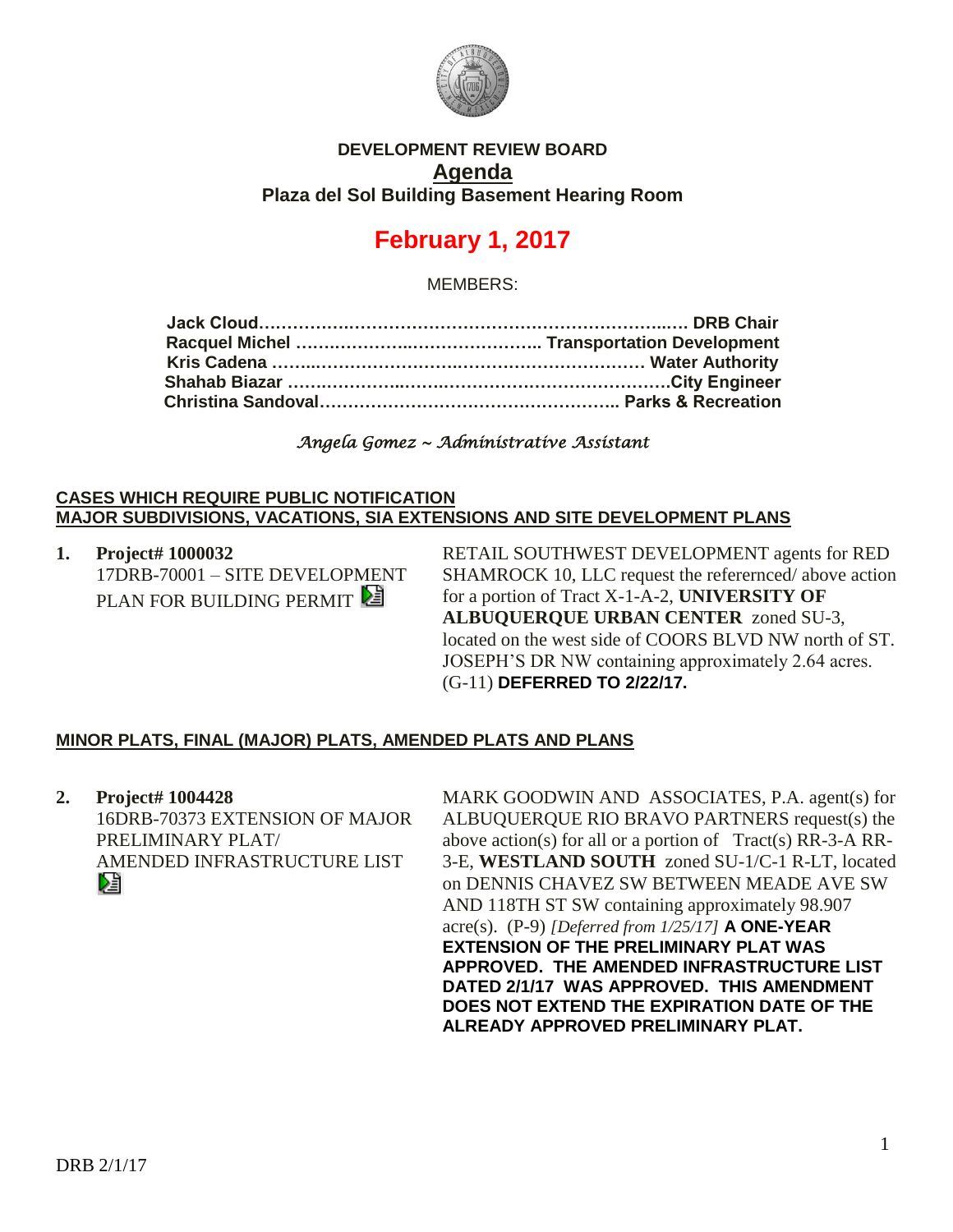**3. Project# 1005224** 17DRB-70016 MAJOR - FINAL PLAT APPROVAL<sup>E</sup>

**4. Project# 1009506** 17DRB-70010 MAJOR - FINAL PLAT APPROVAL<sup>[2]</sup>

MARK GOODWIN AND ASSOCIATES, P.A. agent(s) for LGI HOMES NEW MEXICO request(s) the above action(s) for all or a portion of Tract(s) A-1-A-1 AND A-1-B-1, **DESERT SANDS** zoned R-LT, located on COLOBEL BETWEEN MORRISSEY AND 98TH ST containing approximately 7.8988 acre(s). (N-9) **THE FINAL PLAT WAS APROVED WITH FINAL SIGN-OFF DELEGATED TO PLANNING FOR AGIS DXF.**

BOHANNAN HUSTON INC agent(s) for PULTE GROUP request(s) the above action(s) for all or a portion of  $Tract(s)$ 1, **MONTECITO VISTAS UNIT 1** zoned SU-2/VOLCANO CLIFFS RURAL RESIDENTAL (VCRR), located on QUIVARA BETWEEN VISTA JIEJA AND RETABLO containing approximately 7.2 acre(s). (D-9) **THE FINAL PLAT WAS APROVED.**

**5. Project# 1009506** 17DRB-70011 MAJOR - FINAL PLAT APPROVAL

BOHANNAN HUSTON INC agent(s) for PULTE GROUP request(s) the above action(s) for all or a portion of  $Tract(s)$ 9-B, 9-C, 10-B, 10-C, 24, 25, 26-A, 26-B &27/ 14 / 1 & 2, **VOLCANO CLIFFS UNIT 6/VOLCANO CLIFFS UNIT 9/MONTECITO VISTAS** zoned SU-2/VOLCANO CLIFFS RURAL RESIDENTIAL (VCRR), located on QUIVARA BETWEEN VISTA VIEJA AND RETABLO containing approximately 58.5 acre(s). (D-9) **THE FINAL PLAT WAS APROVED WITH FINAL SIGN-OFF DELEGATED TO PLANNING FOR CITY OF ALBUQUERQUE SIGNATURE.**

**6. Project# 1009879** 17DRB-70017 VACATION OF RECORDED PLAT

DAVID SOULE agent(s) for TOWNS FAMILY ENTERPRISES, LLP request(s) the above action(s) for all or a portion of Lot(s) 8A, Block(s) 53, **NM TOWN COMPANY ORIGINAL TOWNSITE** zoned SU-2/DNA/OR, located on TIJARAS BETWEEN 8TH AND 9TH ST containing approximately .318 acre(s). (J-14) **INDEFINITELY DEFERRED.**

**7. Project# 1010520** 17DRB-70015 EXTENSION OF MAJOR PRELIMINARY PLAT

THE GROUP agent(s) for NAZISH LLC request(s) the above action(s) for all or a portion of Lot(s) 12, Block(s) 3, **NORTH ALBUQUERQUE ACRES Unit(s) 3 TRACT 2,** zoned RD, located on OAKLAND BETWEEN WYOMING AND QUAIL SPRINGS containing approximately 1.005 acre(s). (C-19) **A ONE-YEAR EXTENSION OF THE PRELIMINARY PLAT WAS APPROVED WITH THE CONDITION THAT THE WATER AUTHORITY IS IN RECEIPT OF PRO-RATA WAIVER LETTER.**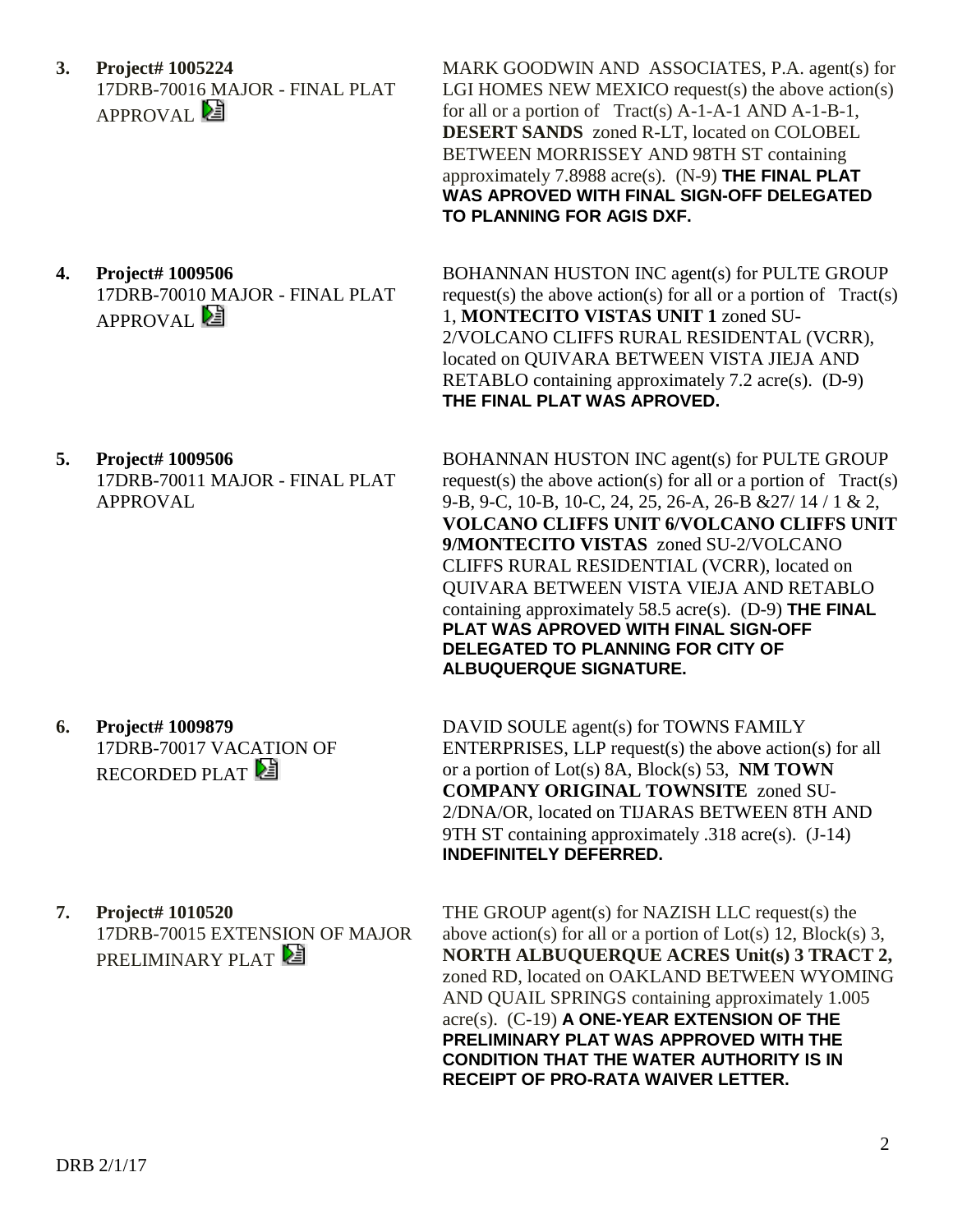**8. Project# 1011127** 17DRB-70013 MINOR - PRELIMINARY/ FINAL PLAT APPROVAL 17DRB-70014 MINOR - TEMP DEFER SIDEWALK CONST

### **9. Project# 1009785**

17DRB-70018 VACATION OF PRIVATE EASEMENTS 17DRB-70008 MINOR - PRELIMINARY/ FINAL PLAT APPROVAL *[Deferred from 1/25/17]* 

THE GROUP agent(s) for NAZISH LLC request(s) the above action(s) for all or a portion of Lot(s) 29, Block(s) 3, **NORTH ALBUQUERQUE ACRES Unit(s) 3 TRACT 2,** zoned RD, located on CARMEL BETWEEN VENTRUA AND VILLAGE containing approximately 1 acre(s). (C-20) **INDEFINTELY DEFERRED.**

ARCH + PLAN LAND USE CONSULTANTS agent(s) for CASITAS DE ALBUQUERQUE LLC request(s) the above action(s) for all or a portion of Lot(s) 10A, 11A & 12A, Block(s) 38, **RAYNOLDS ADDITION** zoned SU-2/MFR, located on 1010 & 1024 LEAD AVE SW containing approximately .65 acre(s). (K-13) **THE VACATION WAS APPROVED AS SHOWN ON EXHIBIT B IN THE PLANNING FILE PER SECTION 14-14-7-2(A) (1) AND (B) (1)(3) OF THE SUBDIVISION ORDINANCE. THE PRELIMINARY/FINAL PLAT WAS APPROVED WITH FINAL SIGN OFF DELEGATED TO PLANNING FOR AGIS DXF AND UTILITY COMPANIES SIGNATURES.**

# **10. Project# 1011118**

17DRB-70019 SUBDIVISION DESIGN VARIANCE FROM MIN DPM STDS 17DRB-70005 MINOR - PRELIMINARY/ FINAL PLAT APPROVAL *[Deferred from 1/25/17]* 

ALPHA PRO SURVEYING LLC agent(s) for LLOYD K  $SAYRE$  request(s) the above action(s) for all or a portion of Lot(s) 11 AND 12, Block(s) 4, **SUMMER GARDEN ADDITION** zoned S-R, located on SAWMILL RD NW BETWEEN SUMMER AVE NW AND MOUNTAIN RD NW containing approximately .1757 acre(s). (J-13) **A SUBDIVISION DESIGN VARIANCE FROM MINIMUM DPM DESIGN STANDARDS WAS APPROVED AS SHOWN ON EXHIBIT IN THE PLANNING FILE BASED ON LETTER OF JUSTIFICATION. THE PRELIMINARY/FINAL PLAT WAS APPROVED WITH FINAL SIGN OFF DELEGATED TO THE WATER AUTHORITY FOR PRO-RATA AND PLANNING WHO IS LAST TO SIGN.**

# **11. Project# 1005467** 16DRB-70422 MINOR - PRELIMINARY/

FINAL PLAT APPROVAL

*[Deferred from 12/14/16, 1/4/17]* 

JOHN JONES agent(s) for MAXINE NELSON request(s) the above action(s) for all or a portion of Lot(s) 283-A, **CASAS DEVINE** zoned R-T, located on MOUNTAIN BETWEEN RIO GRANDE AND CONSUELO NW containing approximately .2555 acre(s). (J--13) **THE PRELIMINARY/FINAL PLAT WAS APPROVED WITH FINAL SIGN OFF DELEGATED TO PLANNING FOR VERIFICATION OF AGIS DXF.**